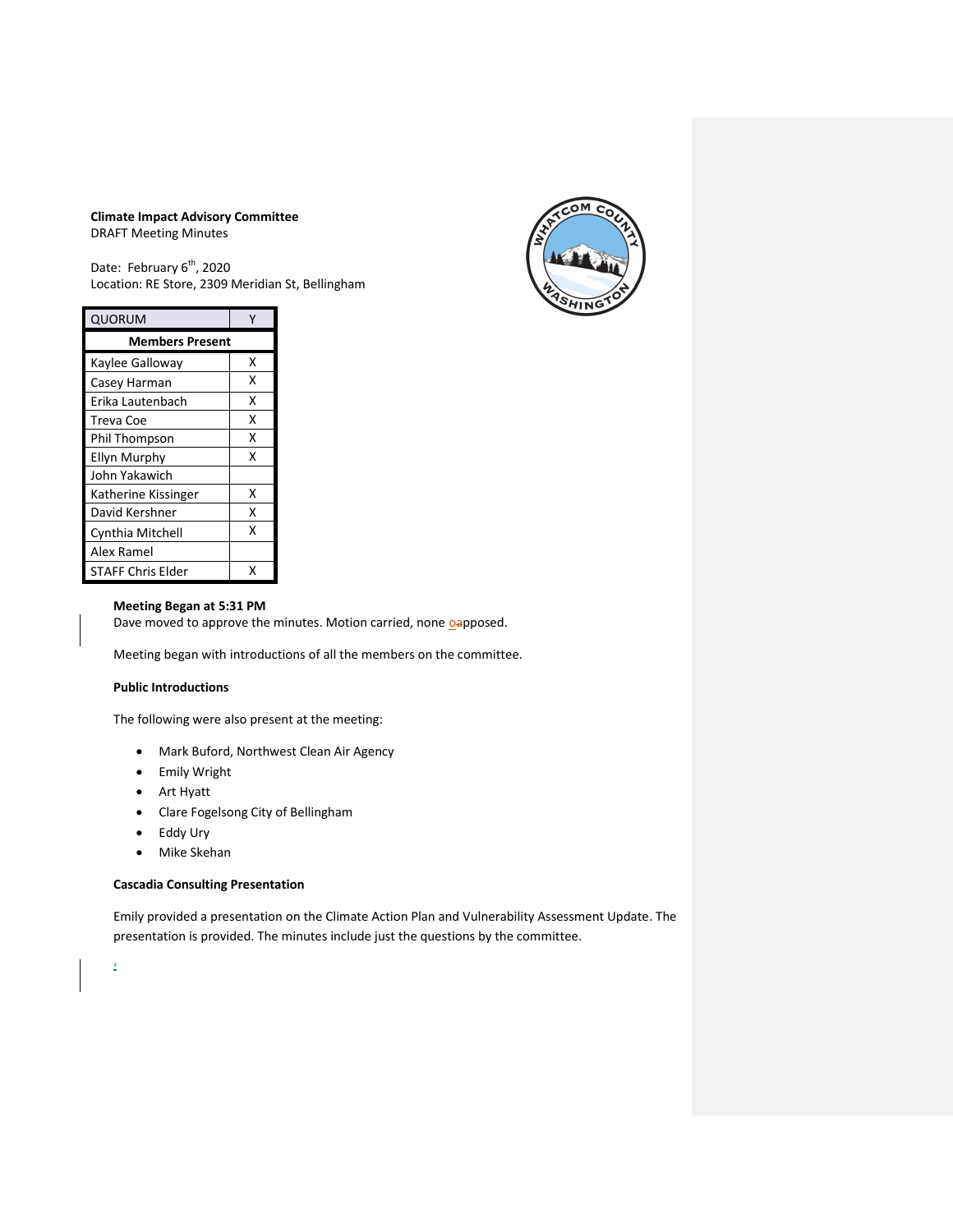### Questions:

Art asked Emily for a definition of equity. Emily responded that in this context, equity means distributing resources across communities, particularly marginalized communities with regard to climate change. Art asked if an example would be money taken from real estate the developers to and given to the tribes. She responded that she would not know specifically, but that's a possible example. David followed up on the equity topic by providing an additional example - that County general fund revenues might be used to protect the a tribe-owned fish packing plant vulnerable to sea level rise at Sandy Point versus new development at Sandy Point on land not owned by the tribe. Emily was not sure of the details, but stated that it sounded reasonable and it may have to do with who has the resources.

Ellyn asked about the equation on the fact sheet – since there is an equation for vulnerability, is there a quantitative value? Emily replied that no, there is no quantitative scale available, it's a qualitative value that's relative to each other.

Cynthia stated that Cascadia may not want to bound the adaptive capacity costs to low, medium, and low, corresponding inverse to high, medium and low exposure plus sensitivity cases." Cynthia mentioned that Cascadia may not want to biound itself by stating projecting specific what the cost or risk levels. are.

Chris commented that the overview factsheet was very useful, more useful than the area of impact summary since it leads someone to the conclusion withhas supporting data.

Emily used the comment to segue to the Ecosystems and Species Draft part of the presentation (back to presentation)

Ellyn commented that the Lummi Nation Climate Action plan had a matrix of cost and risk and that it might be useful to incorporate something of this nature. Emily responded by saying risk assessments are another area all together.

-Cynthia suggested was uncomfortable with using to avoid the words "judgement" and "subjective" rather and she requested that the committee usethan "qualitative," pointing out that the term quantitative is\_instead as it is less emotional.

Emily interjected that the report is based on the information from the climate science summary, which is more quantitative informationversus qualitative.

Chris asked about the timeline on when comments need to be provided. Emily didn't provide a deadline, but Chris decided that two weeks is reasonable. The committee members should focus on the Ecosystem and Species fact sheet and the overall formatThe committee members should also think more about the intended audience and the level of knowledge we should assume as we write the report. The committee members should also think more on how to communicate the information.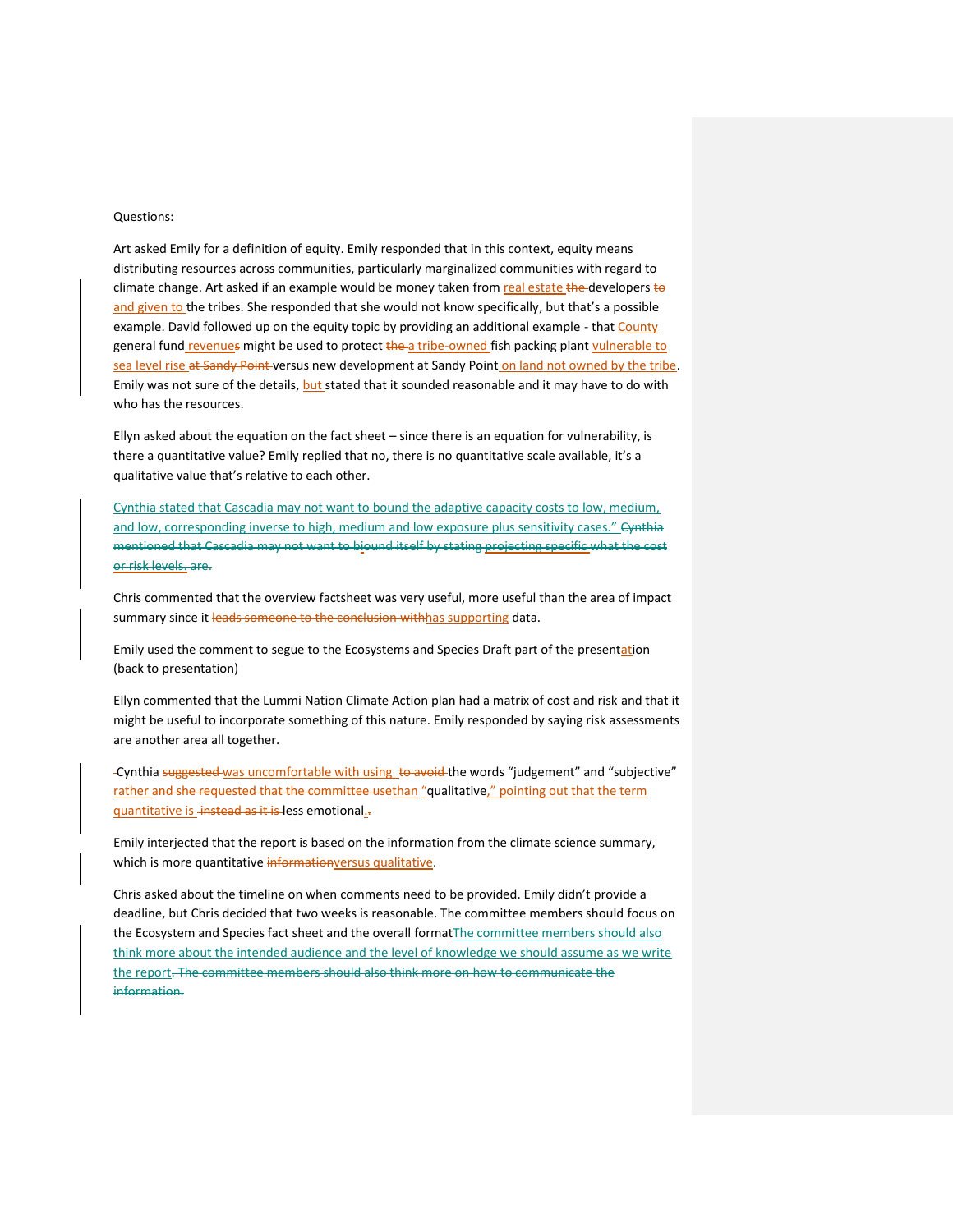Erika asked what the point objective of the Cascadia Consulting work was - something to provide the public or a more technical document for policymakers?

The committee discussed the question, and Chris will send out scope of work for Cascadia to remind everyone what the scope of work is.

Chris mentioned the fact that 60% of the land is Federal, so the plan should not necessarily focus on federal forests since that is beyond county control. Cynthia interjected that there is both control and influence and the county can influence things beyond the county's direct control.

#### **Workgroups**

Ellyn used Cynthia's comment as a segue to discuss the work groups. The first question discussed was whether the county committee workgroups should only focus on things the county can directly control. Ellyn thought that the groups also should include what the county can influence. For example, large industries may be regulated by state and federal laws, but the county can still influence those organizations to make meaningful strides in greenhouse gas emissions.

Chris brought up a graphic regarding cost effectiveness and GHG reductions of various technologies as an example.

Ellyn handed out a working group list. Ellyn talked to various members and got agreement on which working group people would be on.

Katherine asked how the groups recruit new people? Chris replied that the working group is responsible for pulling in community members. He then brought up an example of his and Treva's schedule on the screen for the group.

Erika asked why the workgroup categories ares different than what is provided in the Cascadia Reportssummaries. Chris responded that the Cascadia consulting group Vulnerability assessment is done for adaptation, but the working groups include both mitigation and adaptation, which is why they are different. For example, there is very little adaptation in that will be relevant to the Renewable Energy and Buildings group.

Ellyn then gave an update on the Communication and Community Engagement working group.

Their current goals are:

- Writing articles for the local press
- Develop an online dashboard.

Art Hyatt: Maybe it'd be helpful to get a subscription to Melbourne Gazette. **They Australians** are much farther ahead than us but there still is a lot of resistance. The committee needs to get the message out.

**Comment [DK1]:** I think he was referring to Melbourne, Australia and Australians. However, I found no reference to a Melbourne Gazette that has been published in the 21<sup>st</sup> Century. There is a Victoria Government Gazette, which is a publication of the provincial government within which Melbourne is located. It contains information about laws of the provincial government. If Art comes to the next meeting, we can ask him for more details.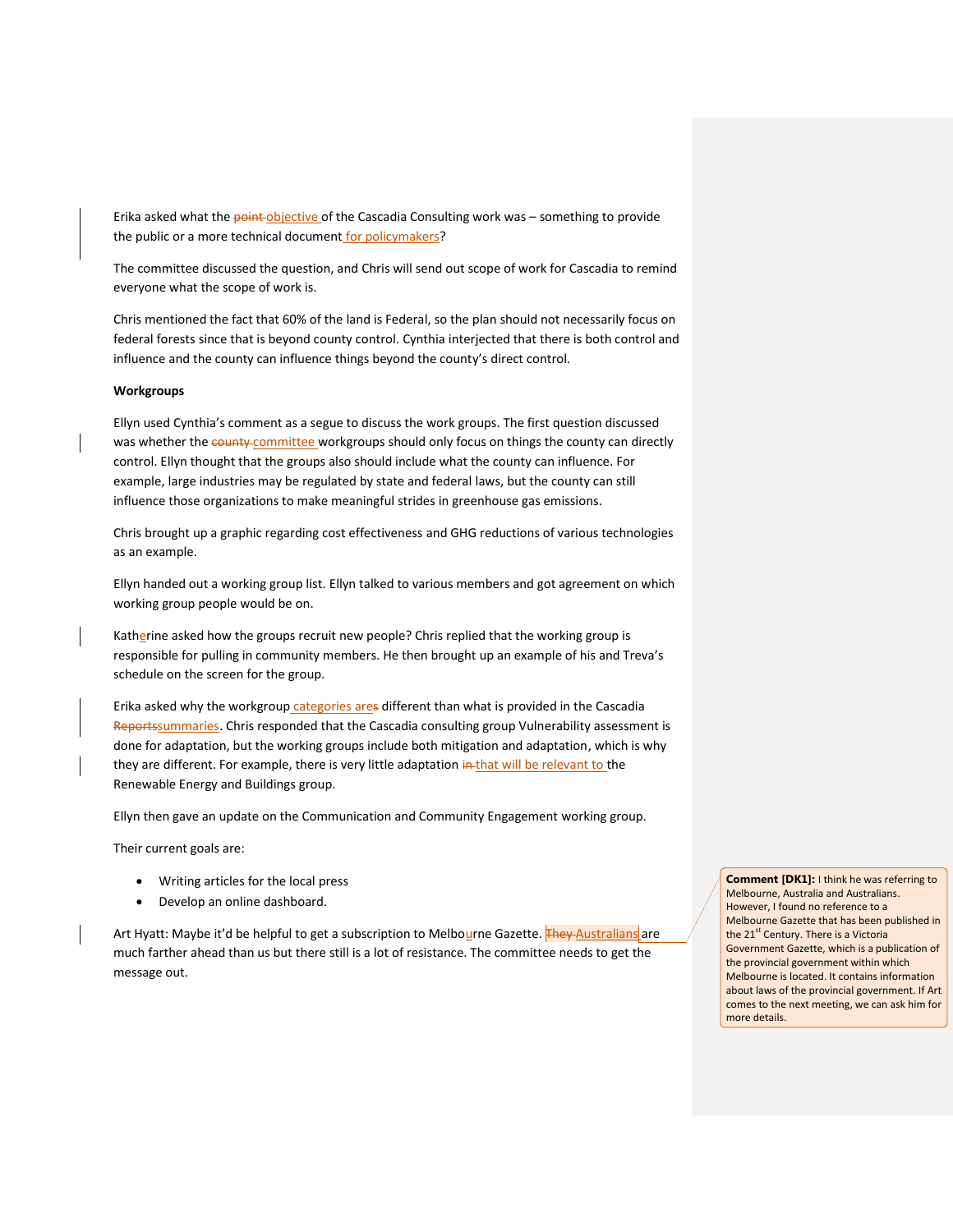Kaylee brought up a concern about the interaction between workgroups and suggested a possible solution - a collaborative document that the workgroups could all use. She also asked about how does the groups interact with each other when problems and solutions overlap.

Ellyn responded that she ran into this issue on the community research project. She found that the strategies may have conflict across focus areas. Chris thought that the issue of intersection of the workgroups would come a few months down the road once the work groups were more established, and coordination could transpire through the monthly committee meeting or other methods determined by the workgroups themselves.

#### **Old/New Business**

Chris reported that he was able to get a "submit a comment" box on the website.

Dave asked about whether Alex will continue on committee. There is currently no indication of him dropping out of the committee.

Katherine asked whether she is temporary? Discussion ensued, and the conclusion was Katherine is filling out the rest of a former committee member's 3-year term. All the rest of the newly instated or reinstated committee member's terms are for three years.

### **Public Comment**

Mike Skehan provided some public comment.:

He pointed out that:

- Ferry emits 503 metric tons of carbon, a sizable chunk of automobile emissions of the county owned vehicles.
- The replacement ferry will emit 1400 tons of carbon, more than all of the county's diesel on road vehicles combined. He felt this was clearly moving in the wrong direction.
- He mentioned that there is not enough generation and transmission capacity to get grid power to youthe island. He is looking into future energy generation on the island, either from wind or solar. Different generation sources have different county regulations that make progress difficult - County regulations can stifle the ability to implement solutions.

Ellyn responded by mentioningthat the committee has an effort to try to changebeen editing the wind ordinance to enable some additional wind development in the county. The changes may not be addressed by the County Council until this fall.

Cynthia asked about general assignments to committee. The reply was to review the Cascadia Consulting documents and provide feedback to Chris within two weeks.

**Formatted:** Indent: Left: 0"